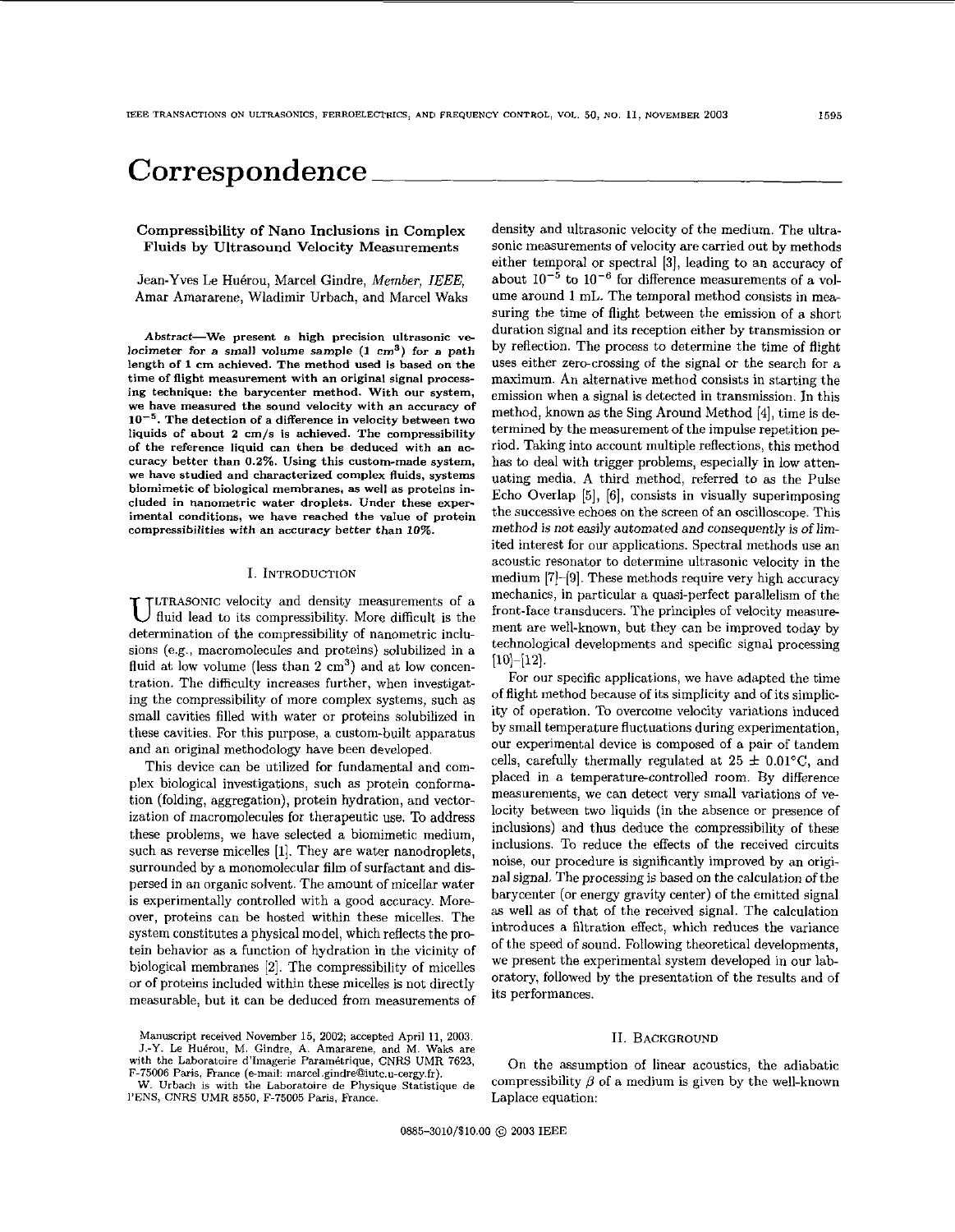$$
\beta = \frac{1}{\rho u^2}.\tag{1}
$$

According to this relation, the compressibility can he determined from two measurements: the measurement of the medium density,  $\rho$ , and the measurement of the sound velocity, u, of the same medium. In our experiment, the solution consists of an organic solvent with inclusions. Such inclusions may he reverse micelles, macromolecules, or prcteins, encapsulated in micelles or in an aqueous solution. (iii) the volume fraction,  $\phi_{\text{inc}}$ , calculated using (4). While compressibility of the solution may easily be **ob**tained, the compressibility of inclusions must be deduced. For objects of small size (about  $10^{-9}$  m) compared with the acoustic wavelength (about  $10^{-4}$  m) the compressibility of the solution; for small densities variations, we can use the effective medium theory [13]:

$$
\beta = \beta_{\text{oil}} \phi_{\text{oil}} + \beta_{\text{inc}} \phi_{\text{inc}}
$$
 (2)

where  $\beta$ ,  $\beta_{\text{oil}}$ , and  $\beta_{\text{inc}}$  are, respectively, the solution, the solvent, and the inclusion compressibilities.  $\phi_{\text{oil}}$  and  $\phi_{\text{inc}}$ are, respectively, the solvent and inclusion volume fractions. Therefore, one has  $\phi_{\text{oil}} + \phi_{\text{inc}} = 1$ . The volume fraction of inclusions  $\phi_{\text{inc}}$  is obtained from the mass conservation law:

$$
\rho = \rho_{\text{oil}} \phi_{\text{oil}} + \rho_{\text{inc}} \phi_{\text{inc}} = \rho_{\text{oil}} \phi_{\text{oil}} + C_{\text{inc}} \tag{3}
$$

where  $\rho$ ,  $\rho_{\text{oil}}$ , and  $\rho_{\text{inc}}$  are the densities of the solution, the organic solvent, and the inclusions in solution, respectively. The mass concentration of inclusions,  $C_{\text{inc}}$ , is measured by weight at constant volume. The micellar volume fraction is obtained by (3):

$$
\phi_{\text{inc}} = 1 - \phi_{\text{oil}} = 1 - \frac{\rho - C_{\text{inc}}}{\rho_{\text{oil}}}.
$$
\n(4)

Taking into account the low concentration of inclusions in solution (less than 10%), one can assume that  $\rho_{\text{oil}}$  is independent of  $C_{\text{inc}}$  and equal to the density of pure solvent. Knowing  $\phi_{\text{inc}}$ , one can deduce the compressibility of inclusions  $\beta_{\text{inc}}$ :

$$
\beta_{\rm inc} = \beta_{\rm oil} + \frac{\beta - \beta_{\rm oil}}{\phi_{\rm inc}} = \beta_{\rm oil} \left( 1 + \frac{\beta - \beta_{\rm oil}}{\beta_{\rm oil}} \frac{1}{\phi_{\rm inc}} \right). \tag{5}
$$

The accuracy of the determination of  $\beta_{\text{inc}}$  depends on the accuracy of  $\beta_{\text{oil}}$ ,  $\phi_{\text{inc}}$ , and especially the difference the accuracy of  $\beta_{\text{oil}}$ ,  $\phi_{\text{inc}}$ , and especially the difference  $\beta - \beta_{\text{oil}}$ . The variation of the solvent compressibility is expressed by the logarithmic derivative of Laplace's relation:<br> $\frac{d\beta_{\text{oil}}}{\beta_{\text{oil}}} = -\$ expressed by the logarithmic derivative of Laplace's relation:

$$
\frac{d\beta_{\text{oil}}}{\beta_{\text{oil}}} = -\frac{d\rho_{\text{oil}}}{\rho_{\text{oil}}} - 2\frac{du_{\text{oil}}}{u_{\text{oil}}}
$$
(6)

where  $u_{\text{oil}}$  is the velocity in the oil (the organic solvent). For small variations between the densities (i.e.,  $\rho_{\text{oil}}$  and  $\rho$ ) and the velocities (i.e.,  $u_{\text{oil}}$  and  $u$ ), (6) can be written:

$$
\frac{\beta - \beta_{\text{oil}}}{\beta_{\text{oil}}} = -\frac{\rho - \rho_{\text{oil}}}{\rho_{\text{oil}}} - 2\frac{u - u_{\text{oil}}}{u_{\text{oil}}}.\tag{7}
$$

Consequently, to obtain the compressibility of the in clusions dispersed in a solvent, we need to know

- (i) the Compressibility of the solvent, which can be *ob*tained by measurements of the oil density  $\rho_{\text{oil}}$  and the ultrasonic velocity of the solvent  $u_{\text{oil}}$  [see (1)];
- (ii) the compressibility of the solution, which can be determined from measurements of the density  $\rho$  and the ultrasonic velocity *u* of the solution; and
- 

The accuracy on the compressibility of inclusions at low concentration depends primarily on the accuracy of  $\rho$ ,  $\rho_{\text{oil}}$ ,  $u$ , and  $u_{\text{oil}}$ , in addition to the accuracy of the concentration inclusions of *(5)* and **(7).** In general, the accuracy on the determination of the compressibility is expressed by the partial derivative equation:

$$
d\beta = \frac{\partial \beta}{\partial \rho} d\rho + \frac{\partial \beta}{\partial u} du + \frac{\partial \beta}{\partial C_{\text{inc}}} dC_{\text{inc}} = S_{\beta(\rho)} d\rho + S_{\beta(u)} du + S_{\beta(C_{\text{inc}})} dC_{\text{inc}}
$$
(8)

where  $S_{\beta(\rho)}, S_{\beta(u)},$  and  $S_{\beta(C_{\text{inc}})}$  represent the coefficients of sensitivity of the factor  $\beta$  as related to variations of  $\rho$ , *u*, and  $C_{\text{inc}}$ , respectively. Thus, the accuracy on  $\beta$  is related to a sum of products of the form  $S_{\beta(x)}dx$ . In the construction of our experimental device, the required accuracy of *dx* is governed by the value of the coefficient  $S_{\beta(x)}$ . In our case, the accuracy on  $C_{\text{inc}}$  and  $\rho$  is given by the commercial apparatus,  $3.10^{-4}$  for the weight, and  $10^{-5}$  for the density, respectively. In order to keep an accuracy better than **1%**  for the compressibility of the inclusions, the accuracy of the velocity measurements should be better than  $10^{-5}$ .

#### 111. **EXPERIMENTAL** SETUP

## *A. Sample Weight Measurements*

All the samples were prepared hy weighing the solutes on a Model 1712 Sartorius balance in accuracy volumetric flasks (class  $A \pm 0.04$  mL), with an accuracy of  $\pm 0.03$  mg. The solvents used to make up the volume at 20'C were either pure organic solvents or organic solutions of the prepared surfactant. The accuracy of the inclusion concentration is about **3.10-4.** 

## *B. Density Measurements*

For small variations of density **(7),** the required accuracy is obtained by using a digital density meter (Anton Paar **DMA** 58) with a vibrating tube. Each density measurement is the average of at least *5* repetitions at  $25 \pm 0.01^{\circ}$ C. The accuracy on the density is better than **10-5.** 

## *C. Velocity Measurements*

The experimental device consists of a pair of tandem measurement cells, built in the same block of stainless steel, and thermally stabilized by circulating water ther-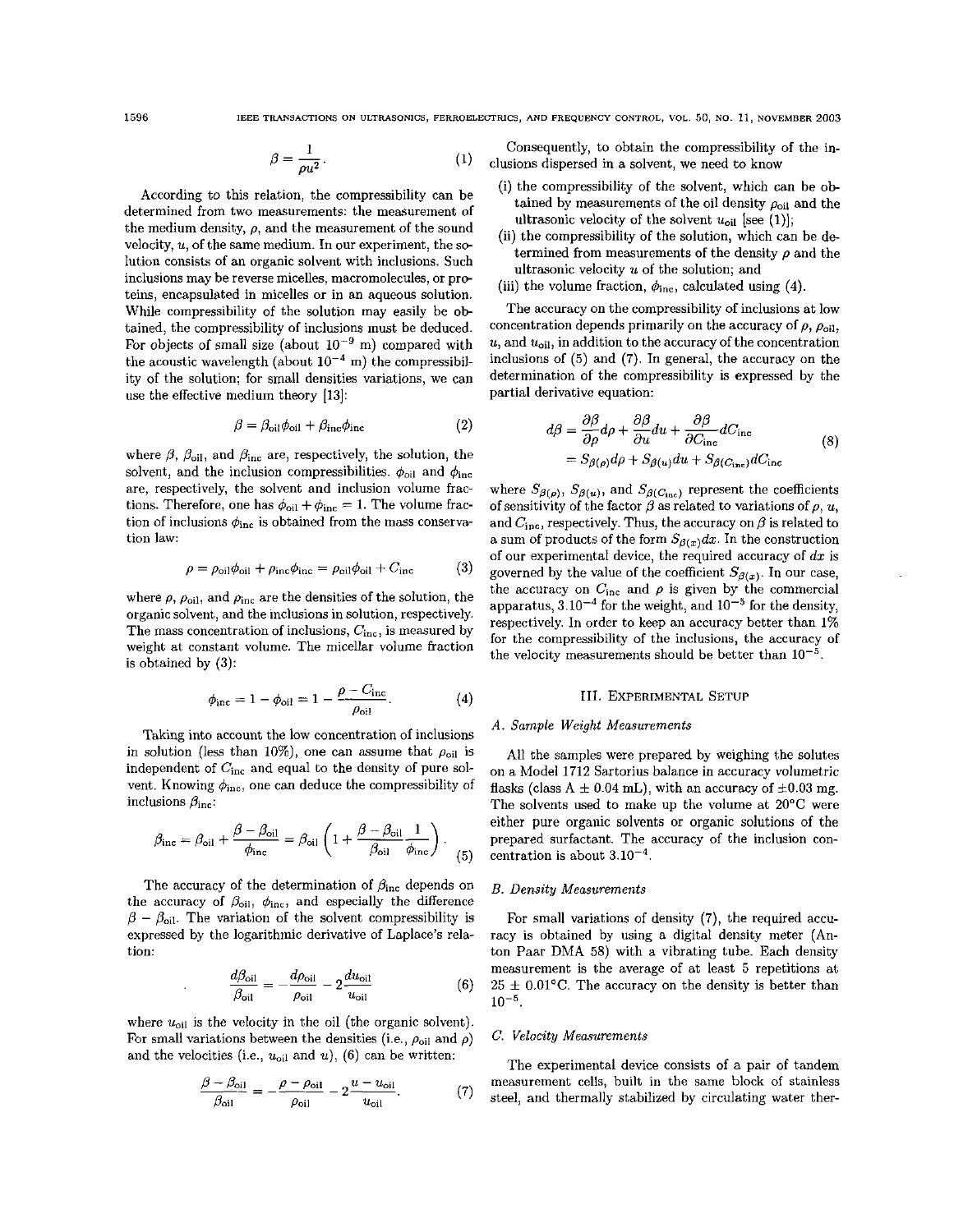LE **HUCROU et al.:** COMPRESSIBILITY **OF** NAN0 INCLUSIONS IN **COMPLEX** FLUIDS BY ULTRASOUND VELOCITY MEASUREMENTS **1597** 



Fig. 1. **Schematic representation of** one **cell** (not actual **size):** 1 **input,**  2 output, 3 lithium niobate piezoelectric transducer, 4 stainless steel **elements: delay line, 5 cell volume, 6** filling **hole,** 7 **block of steel.** Fig. **2.** Block **diagram of the experimental setup** 

mally regulated at  $25 \pm 0.01^{\circ}$ C (Huber HS 40). Furthermore, the unit is placed in a temperature-controlled room. **A** permanent temperature control is monitored by measurement of the ultrasonic velocity in the reference cell. The first cell is filled with the reference liquid (solvent) and the second cell with the solution. The difference in ve locity between the two cells represents the speed of sound variation, induced in the solvent by the inclusions.

Each cell comprises two identical lithium niobate piezoelectric transducers. They are glued on stainless steel elements, the parallel faces of which are optically polished (Fig. 1). These elements ensure the impedance matching between the transducer and the medium. They are essentially to damp the signal and thus to improve temporal resolution. The thickness of the steel elements is calculated to avoid multiple reflections and interference with the desired experimental signals. These elements introduce **a**  delay, which must be taken into account during the calibration procedure. Hence, they are referred to as delay lines. The transmitting transducers emits an acoustic wave into the medium, and the receiving transducers convert the re ceived pressure into **a** voltage. The excitation signal sent to the two transmitting transducers is a modulated coherent pulse at the resonance frequency of the transducers. The signal duration is equal to exactly  $n$  cycles ( $n$  is an integer) of the modulating signal, and consequently, does not yield discontinuities at the beginning or end of the impulse. The emitted signal is optimized first by digital simulation and then by experiment. Several features of the optimized are

- (i) the modulating signal frequency corresponds to the center frequency of the transducers  $(f = 8 \text{ MHz})$  in order to optimize energy transfer;
- (ii) the duration of the modulated impulse is equal to **<sup>2</sup>**cycles of the modulating signal *(n* = 2), and is **a**  compromise between sufficient energy being received and too large of **a** measurement bias;
- (iii) the delay between two consecutive emissions (1 ms) is selected in order to avoid interactions of multiples echoes: and



(iv) the amplitude of emitted signal (10 **V)** is optimized with respect to the signal-to-noise ratio as well as avoid an increase in temperature of the solution.

After propagation in the medium, the two signals provided by the two receiving transducers are sampled simultaneously (at 10 giga-samples per second) by a digital oscilloscope (model Lecroy **94240)** synchronized by a pulse generator. Given the total time of flight (medium plus de lay lines), the temporal sampling resolution provides a theoretical accuracy to better than  $10^{-5}$ . The accuracy, which is limited by the sampling rate of our oscilloscope, can be easily improved by the following procedure. The received signals are averaged by the oscilloscope over 100 successive acquisitions, in order to improve the signal-to-noise ratio: this amounts to **a** measurement every **45** *s.* An over**all** average is also calculated on the result of 10 time of flight values. Fig. 2 provides the schematic diagram of the experimental setup.

**A** PC computer controls the data acquisition on via an IEEE 488 interface and the signal processing described below by homemade software (written in C language).

Considering the received signal profile, the precise time of the received wave beginning is difficult to determine. Moreover, the zero-crossing is perturbed by noise and the solution averaging of acquisitions is not **a** sufficient sohtion. To overcome this difficulty, the time of flight measurement is calculated by an integration of the received signal using the following relation From  $\frac{d}{dt}$  *is* perturbed by interference to the and the difficulty, the time of the difficulty, the time of owing relation  $\sum t_i a_i^2$ <br> $t_{\text{vol}} = t_0 + \frac{i}{\sum_i a_i^2}$ 

$$
t_{\rm vol} = t_0 + \frac{\sum_{i} t_i a_i^2}{\sum_{i} a_i^2}
$$
 (9)

where  $t_{vol}$  is the time of flight,  $t_0$  is the delay between the emission and the beginning of the analysis window, and  $t_{\mathit{i}}$ is the time and  $a_i$  is the i<sup>th</sup> sample of the signal at the time  $t_i$ . Eq.  $(9)$ , by which one calculates the energetic gravity center, is known as the barycenter method. It will be noted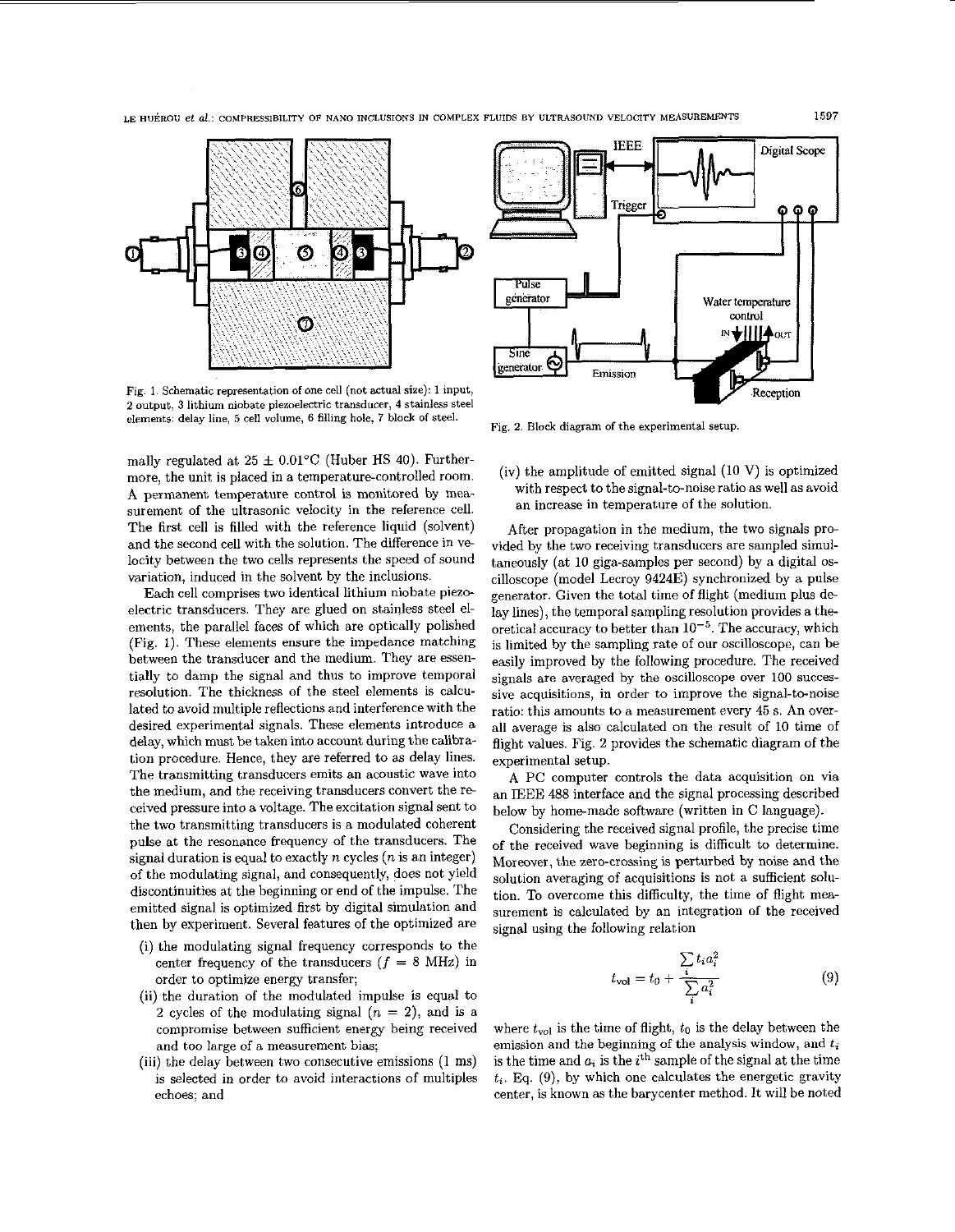that the method introduces a bias, which is compressed by the velocity difference determination.  $\hspace{0.1mm}$   $\hspace{0.1mm}$   $\hspace{0.1mm}$   $\hspace{0.1mm}$   $\hspace{0.1mm}$ 

## *D.* Calibration

To obtain the time of flight in the medium, one first has to measure the temporal shift introduced by the delay lines. It is also necessary to know the length of the cell. These two parameters lead to velocity  $u$ . A calibration is carried out in four steps for each cell. The measurement cell is initially filled of standard liquid *of* known velocity with a sufficiently high accuracy **(1** cm/s). The velocity must be close to that of the medium to explore, in order to minimize the impedance mismatching. Second, the time *of flight,*  $t_{d}$ *, in the delay lines is measured in reflection.* The total time of flight,  $t_{\text{tot}}$ , is then measured in transmission, and the time of flight in the medium,  $t_m$ , is deduced from the difference  $t_{\text{tot}} - t_{\text{dl}}$ . Finally, knowing the velocity of the medium and the time of flight, the length of the cell  $(d)$  and, consequently, the variation of compressibility are determined. The accuracy of the distance  $d$  is the sum of the accuracy on the velocity of the standard liquid  $(10^{-6})$ and on the time of flight in the medium (about  $10^{-5}$ ). However, since d remains constant during a given experiment, an error on its value does not generate errors on the variation **of** velocity.

## IV. **EXPERIMENTAL RESULTS**

# *A.* Velocimeter Performance and Application to Simple *Fluids* and Solutions

The measurement of the velocimeter stability in both the short and medium term was investigated. Fig. **3** rep resents the evolution of the difference **of** time *of* flight between the two cells, using the zero-crossing method (a) and the barycenter method (b) for 20 h. These curves clearly demonstrate the advantages of the barycenter method with respect to the classical method. In the barycenter calculation, the integration obviously reduces the noise. By the barycenter method, the short-term measurements of the time of flight (during a typical experiment **of** 5 h), gives a standard deviation of 0.8 ns for one cell and 0.2 ns on the difference between the two cells. These results correspond to a velocity variation of about 1 cm/s (Fig. **4)** over a velocity of 1500 m/s. The accuracy thus obtained with our velocimeter is thus about  $10^{-5}$ . The benefit obtained with the barycenter method is **14** dB.

During the validation process, we have measured the ultrasound velocity and density of methanol. The re sults obtained are in excellent agreement with literature **[14].** In the same way, we have determined the compressibility of a pure oil, isooctane. This value of  $\beta_{\text{oil}} =$  $121.0 \pm 0.2$   $10^{-11}$  Pa<sup>-1</sup> has been used in (5). The standard deviation of this measure is lower than that given in literature  $[15]$ ,  $[16]$ .



**Fig. 3. The time of flight difference between the two cells as a** function **of time (aver a 20 h period): (a) by the zero-crossing method and**  (b) by the barycenter method (870 points of measurement). Zerocrossing method: the standard deviation is 0.76 ns and barycenter **method: the standard deviation is 0.24 ns.** 



**Fig. 4. Barycenter method: the time of Right difference (left axis) and the velocity difference (right axis) between the two cells versus time**  for  $5$  h, (110 points of measurement). The minimum is at  $-0.219$  ns, the maximum is at 0.173 ns, and the standard deviation is 0.083 ns.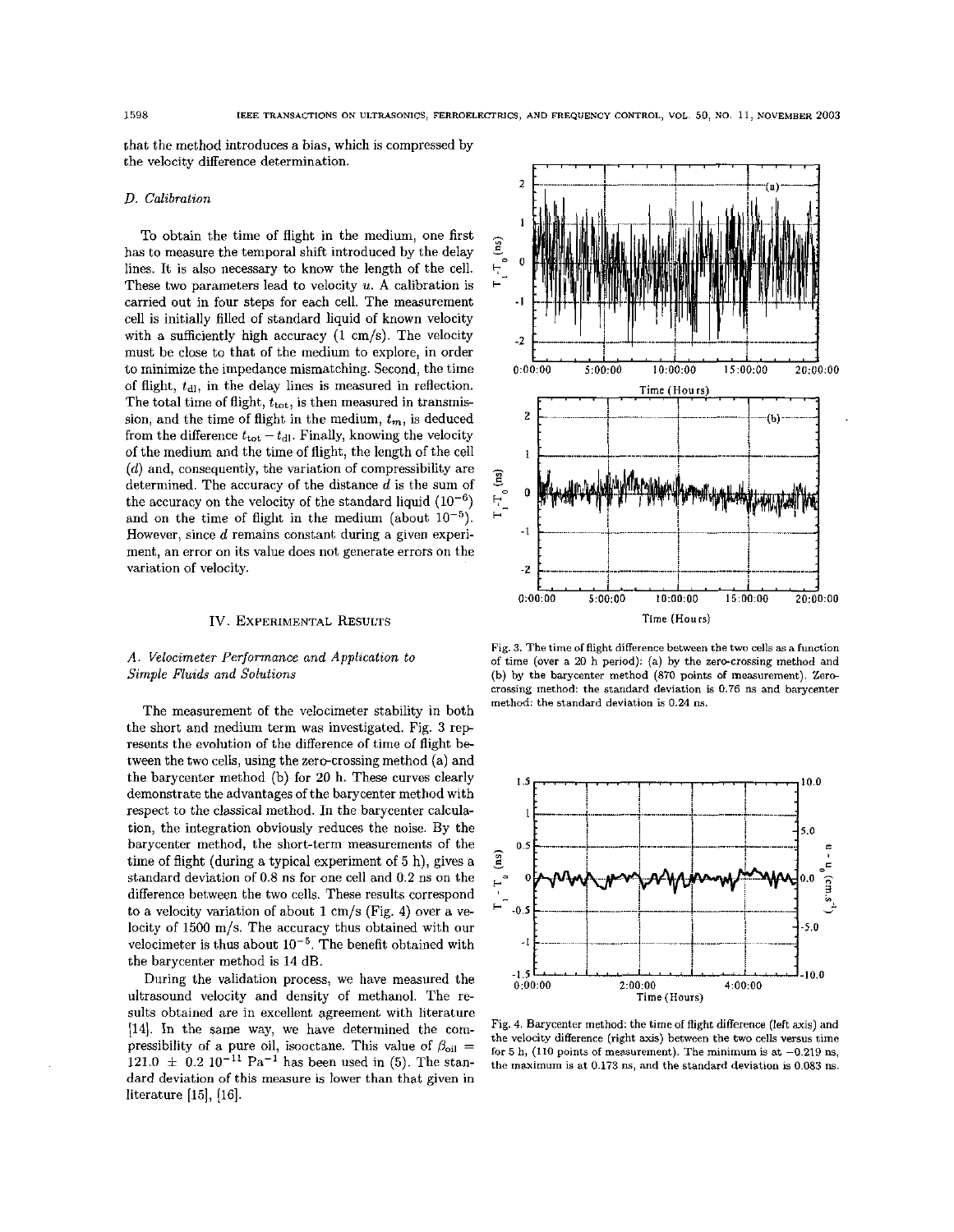

**Fig. 5. Velocity difference between uo (velocity in water) and**  (.. locity in an aqueous solution of lysozyme), versus the protein concentration C. The error bars  $(\pm 0.02 \text{ ms}^{-1})$  is smaller than the size  $(W_0)$ . The error bars is 0.02 ms<sup>-1</sup>. **of experimental points** 

In **a** second step, we have studied a protein (lysozyme of ben egg) solubilized in water. In a typical experiment, the reference cell contains water, while the measurement cell is filled with the protein solution. Fig. *5* illustrates the velocity variation between  $u_0$  (velocity in water) and  $u$ (velocity in the solution) versus the protein concentration; in this experiment, the accuracy is better than **2** cm/s. Our results are in good agreement with those of literature: the slope of the curve (du/dC) is  $0.259 \pm 0.001$ , compared with 0.257 [17]. This result corresponds to compressibilities of  $4.70 \pm 0.5$  10<sup>-11</sup> Pa<sup>-1</sup> in our measurement and  $4.67 \, 10^{-11} \, \text{Pa}^{-1}$  in the literature.

# *B.* Application *to* Complex *Fluids*

In this last section, we present the measurement of the speed of sound and the compressibility of more complex fluids composed of 3 or 4 components. The studied fluid is composed of nano-droplets of water surrounded by a monomolecular film of **a** surfactant (sodium his **[2**  etbylhexyl] sulfosuccinate: AOT) and dispersed in **a** solvent (isooctane); such **a** system is denominated reverse micelles **[l].** The size of these spherical droplets is on the order **of** several nanometers and depends only on the water concentration,  $W_0$  defined as the water-to-surfactant molar ratio. This parameter is experimentally controlled with accuracy. The droplets are thermodynamically stable [l].

In this experiment the reference cell contains also the pure solvent, while the measuring cell is filled with the micellar solution. The plot of the difference in velocity be tween the two liquids, versus  $W_0$  is illustrated in Fig. 6. This velocity difference associated to density measure ments enables us to determine the micellar compressibility (see Fig. **7).** We observe an increase of the compressibility versus the number of water molecules per micelle,  $n_{H<sub>2</sub>O}$  (logarithm scale). The accuracy obtained is around  $\pm 1$   $10^{-11}$  Pa<sup>-1</sup>. Using the above-described velocimeter, we have been able to give **a** first estimate of the com-



Fig. 6. Difference between  $u_0$  (the velocity in isooctane) and  $u$  (the velocity in a micellar) versus the water to surfactant molar ratio



**Fig.** 7. **Micellar compressibility plotted versus the number of wa**ter molecules per micelle. The  $\beta_{inc}$  was deduced from the measured compressibility of the solution  $\beta$  using Equation (5). The  $n_{\text{H}_2O}$  was **calculated according to** 1181.

pressibility of the water in the vicinity of a membrane. We have found a value of  $60.10^{-11}$  Pa<sup>-1</sup>, whereas bulk water yields a compressibility of  $45.10^{-11}$  Pa<sup>-1</sup>. This confirms the unusual physical properties of water in contact with **a**  membrane-mimetic system, which mirrors the properties of biological membranes [19]-[21].

When introducing an additional component to the system (a protein, cytochrome **c,** inserted into reverse micelles), the determination of the compressibility of the protein is still possible, although more difficult. The sensitivity and the accuracy of such measurements are illustrated in Fig. 8, where we have plotted the protein micellar *so*lution compressibility versus protein volume fraction  $(\phi_p)$ . These results show that, even under arduous experimental conditions, the values of compressibility remain measurable and precise for very small variations of the volume fraction of the protein.